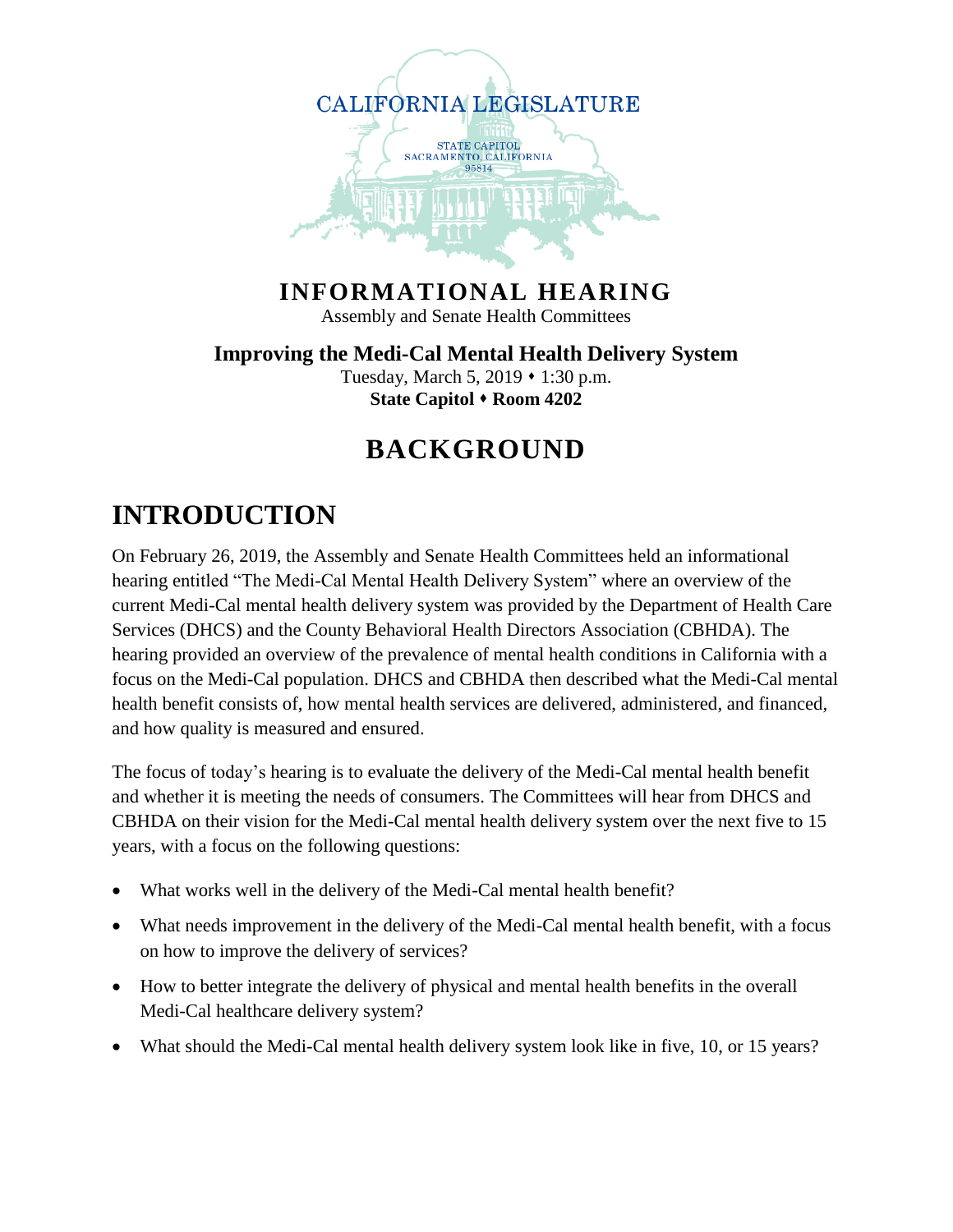The Patient Protection and Affordable Care Act (ACA) and the state legislation expanding eligibility and the scope of benefits for Medi-Cal have resulted in an expansion of the number of individuals receiving coverage through the program and an expanded mental health benefit through Medi-Cal managed care (MCMC) plans that are in addition to the benefits available through county specialty mental health plans (MHPs). The issues described below are some of the areas raised by multiple different stakeholders regarding the Medi-Cal mental health delivery system.

## **DELIVERY SYSTEM**

#### **The Specialty Mental Health Plan "Carve Out"**

Medi-Cal mental health benefits are delivered through two separate systems. MHPs provide a broad range of specialty mental health services (SMHS) to individuals with more severe mental illnesses, while MCMC plans provide non-SMHS. The delivery of SMHS through MHPs is commonly referred to as a "carve out," as is the coverage of anti-psychotic prescription medication through fee-for-service (FFS) Medi-Cal (described further below). A "carve out" is when services covered by the Medi-Cal program are delivered outside of a MCMC plan. Services for physical and behavioral health (which includes mental health and substance use disorders (SUDs)) historically have been financed and delivered under separate systems (the Drug Medi-Cal benefit is also delivered outside of MCMC plans).

MHPs are responsible for providing SMHS to Medi-Cal beneficiaries who meet SMHS medical necessity criteria. SMHS are delivered through 56 county mental health plans (Placer and Sierra Counties and Yuba and Sutter Counties operate two separate dual-county combined MHPs). Medi-Cal beneficiaries that meet medical necessity criteria for SMHS are entitled to receive medically necessary SMHS from their county MHP, regardless of whether or not they are enrolled in a MCMC plan.<sup>1</sup>

MCMC plans are responsible for providing non-SMHS, and are responsible for prescription drug coverage for mental health conditions, except for approximately 40 anti-psychotic medications. These medications are contractually carved out of nearly all MCMC plan contracts and instead reimbursed through Medi-Cal FFS. <sup>2</sup> Over 24 contracting MCMC plans and their subcontracting providers and plans deliver services. MCMC plans cover 82% or 10.2 million of Medi-Cal's 13.2 million beneficiaries projected to enroll in the program each month in fiscal year 2019-20. Medi-Cal beneficiaries who are not enrolled in MCMC plans receive non-SMHS through Medi-Cal FFS.

MCMC plans deliver their scope of mental health coverage in different ways. For example, some MCMC plans use a specialized healthcare service plan to administer their mental health benefit (major specialized mental health plans include Beacon and MHN), while other plans manage the benefit directly, and one plan (Health Plan of San Mateo, whose CEO is testifying today) contracts with its county behavioral health department. The chart below shows the scope of mental health benefits provided by MCMC plans and MHPs: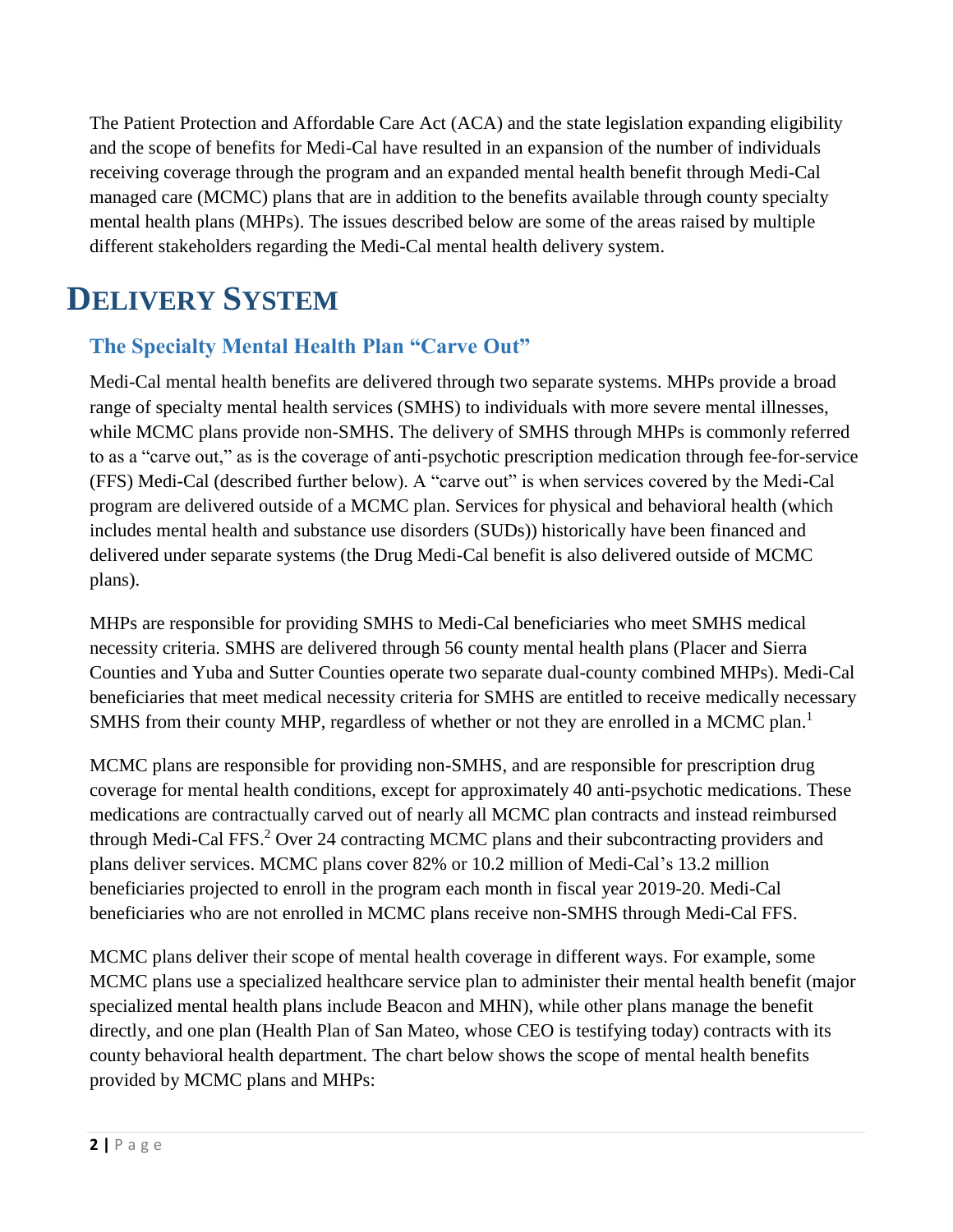| <b>MCMC Plan</b>                                                                                                                                                                                                                                                                                                                                                                                                                                                                                                                                                                                                                                                                                                                                                            | <b>MHP</b> - Outpatient                                                                                                                                                                                                                                                                                                                                                                                                                                                                                                                                                  | <b>MHP-Inpatient</b>                                                                                                                                                                                                                                   |
|-----------------------------------------------------------------------------------------------------------------------------------------------------------------------------------------------------------------------------------------------------------------------------------------------------------------------------------------------------------------------------------------------------------------------------------------------------------------------------------------------------------------------------------------------------------------------------------------------------------------------------------------------------------------------------------------------------------------------------------------------------------------------------|--------------------------------------------------------------------------------------------------------------------------------------------------------------------------------------------------------------------------------------------------------------------------------------------------------------------------------------------------------------------------------------------------------------------------------------------------------------------------------------------------------------------------------------------------------------------------|--------------------------------------------------------------------------------------------------------------------------------------------------------------------------------------------------------------------------------------------------------|
| Mental health services provided<br>by licensed mental health care<br>professionals (as defined in the<br>Medi-Cal provider bulletin)<br>$\boldsymbol{\omega}$<br>acting within the scope of their<br>$\mathbf{E}$<br>license:<br>Individual and group mental<br>$\bullet$<br>$\bigcup$<br>health evaluation and<br>$\blacksquare$<br>treatment (psychotherapy)<br>Psychological testing when<br>$\bullet$<br>$\blacktriangleright$<br>clinically indicated to<br>evaluate a mental health<br>$\mathbf{\Xi}$<br>condition<br>$\mathbf{E}$<br>Outpatient services for the<br>$\bullet$<br>purposes of monitoring<br>$\boldsymbol{\omega}$<br>medication therapy<br>Outpatient laboratory,<br>٠<br>medications,* supplies, and<br>supplements<br>Psychiatric consultation<br>٠ | <b>Mental Health Services</b><br>$\bullet$<br>Assessment<br>$\circ$<br>Plan development<br>$\circ$<br>Therapy<br>$\circ$<br>Rehabilitation<br>Collateral<br>$\bigcirc$<br><b>Medication Support Services</b><br>Day Treatment Intensive<br>Day Rehabilitation<br><b>Crisis Residential Treatment</b><br><b>Adult Residential Treatment</b><br>Crisis Intervention<br>Crisis Stabilization<br><b>Targeted Case Management</b><br><b>Intensive Care Coordination</b><br><b>Intensive Home-Based Services</b><br>Therapeutic Foster Care<br>Therapeutic Behavioral Services | Acute psychiatric<br>inpatient hospital<br>services<br>Psychiatric Health<br><b>Facility Services</b><br>Psychiatric Inpatient<br>$\bullet$<br><b>Hospital Professional</b><br>Services if the<br>beneficiary is in fee-for-<br>service (FFS) hospital |

Source: DHCS All Plan Letter (APL) 17-018.

\*Approximately 40 psychiatric drugs are contractually excluded from coverage from MCMC plans and reimbursed through FFS Medi-Cal. The list of carved out drugs is in APL 17-08.

The Medi-Cal carve out is not unique to California as, historically, Medicaid services for physical health and behavioral health have often been financed and delivered under separate systems. Medicaid enrollees with behavioral health conditions often find themselves interacting with multiple public and private agencies and receiving care from myriad providers funded from different sources. In addition, a separate plan administrative structure is not unique to Medi-Cal, as carve outs exist in the private market, except in the private market, the health plan is ultimately responsible for the entire benefit. Critics of carve out arrangements make the following criticisms:

- **Fragmented care as patients are forced to navigate two different administrative structures and** potentially two different delivery systems to access care;
- A financial incentive for payers to cost-shift patients from one system to the other;
- Patients crossing delivery systems if their mental health condition improves or worsens;
- A lack of incentive for MCMC plans to manage lower levels of mental illness because the costs of higher levels are borne by a separate payor;
- Diffused responsibility for the entire patient's health;
- **•** Problems with sharing of medical information across different electronic health records (EHRs) and data systems; and,
- An inability for plans to coordinate the entire patient's health, particularly when a beneficiary's physical health condition is made worse by severe mental illness.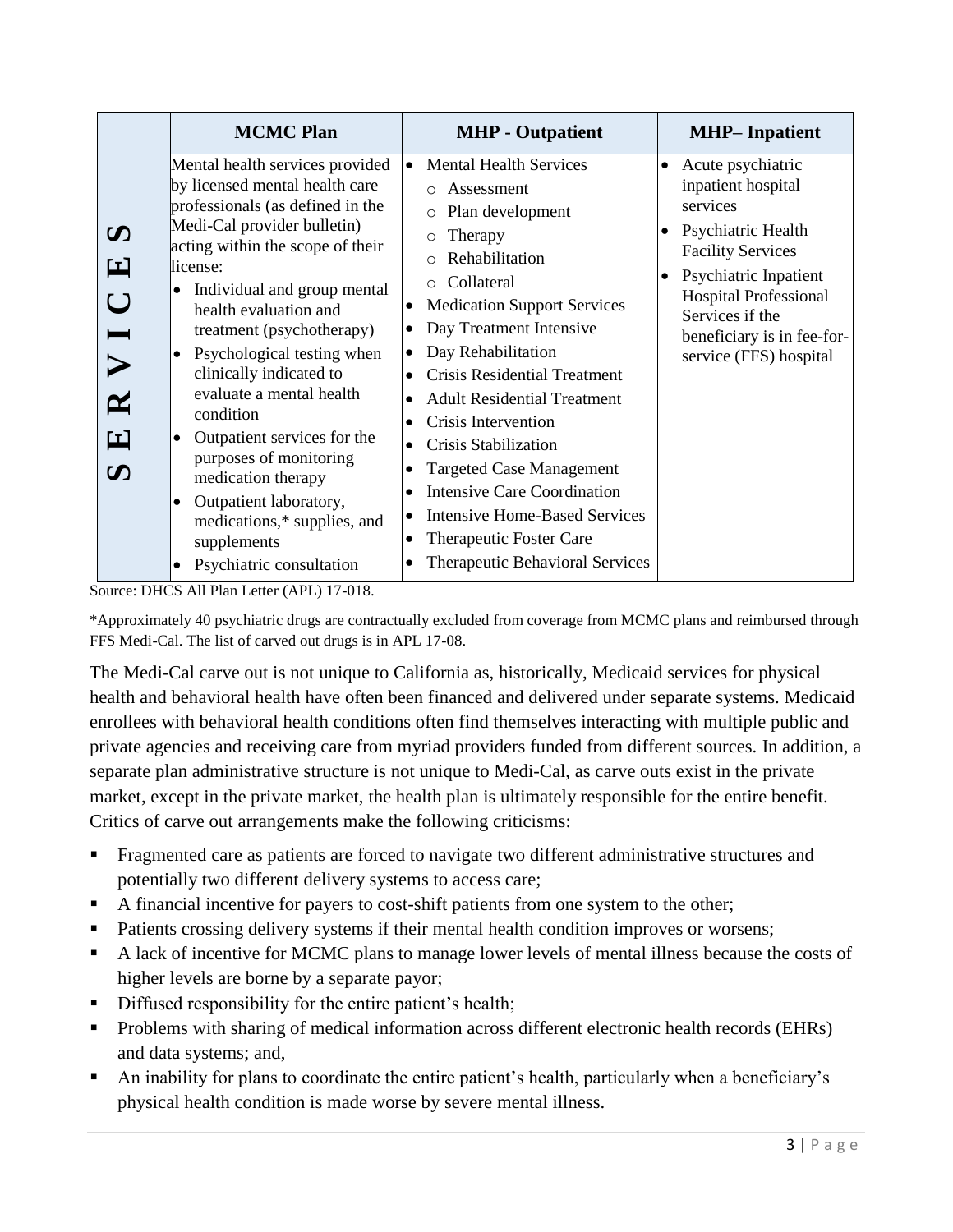#### **"Carve Out" of Anti-Psychotic Medications**

Existing law authorizes DHCS to require MCMC plans to cover mental health pharmacy benefits to the extent provided in the contracts between DHCS and the MCMC plans.<sup>3</sup> MCMC plans are responsible for providing non-SMHS, and prescription drug coverage for mental health conditions, except for approximately 40 anti-psychotic medications. With a few exceptions, these medications are contractually carved out of nearly all MCMC plan contracts and instead reimbursed through Medi-Cal FFS.<sup>4</sup> Total spending on these prescription drugs was \$1.1 billion (\$425 General Fund) in fiscal year (FY) 2017-18. DHCS provides information on carved out drugs dispensed to MCMC plans that are paid for by Medi-Cal FFS on a monthly basis. However, there have been several criticisms of the carve out of anti-psychotic drugs. MCMC plans also indicate that the information on carved out antipsychotics prescriptions provide is by DHCS only once a month is not timely for purposes of managing a patient's condition, that the monthly data is sometimes furnished late, and one plan indicated it had to manually merge the data and search the DHCS data file and their own databases to match the data. The carve out of prescription drugs in Medi-Cal is proposed for expansion by Governor Newsom.<sup>5</sup> Starting no sooner than January 2021, DHCS is proposing to carve out all pharmacy benefits from MCMC plans and return them to a fee-for-service benefit statewide.<sup>6</sup>

#### **County-Based Mental Health Plan Delivery System**

SMHS are delivered through 56 county MHPs (two of which are dual-county combined MHPs). As managed care plans, MHPs and MCMC plans share common core functions, including establishing networks, operating toll-free lines for patients, paying claims, utilization review, and providing information to beneficiaries. In MCMC, the smaller rural regional counties are served by a single plan or two plans that serve multiple counties. For example, the rural expansion of Medi-Cal managed care has two plans serving 18 counties, and Partnership Health Plan serves 14 Northern counties. The MCMC regional approach provides for economies of scale for rural and frontier areas with smaller population size and density, and geographic features that make travel and communication difficult. Existing law authorizes counties to opt out of being an MHP, and to be served by another plan, and at one point Solano County had Partnership Health Plan administer the SMHS benefit, and Kaiser in Marin and Sacramento have SMHS carved in for Kaiser enrollees. Regional MHPs, or having the MCMC administer the SMHS benefit (and contract with the county as a provider), could improve administrative efficiency and reduce duplication, leverage existing MCMC plan or MHP function, and free up revenue for beneficiary care.

#### **MHPs Part of Broader County Mental Health Delivery System**

Counties are responsible for mental health-related duties in addition to the MHPs they administer, and the fund sources used to fund the SMHS benefit in Medi-Cal (1991 and 2011 Realignment and MHSA funds) also fund other services and duties. For example, under California's realigned community mental health system<sup>7</sup>, counties provide community mental health services, to the extent resources are available. Under Proposition 63, counties are required to use Mental Health Service Act funds for prevention and early intervention services<sup>8</sup> for populations and services Medi-Cal may not cover. Counties are also required to designate mental health treatment facilities for involuntary commitments<sup>9</sup>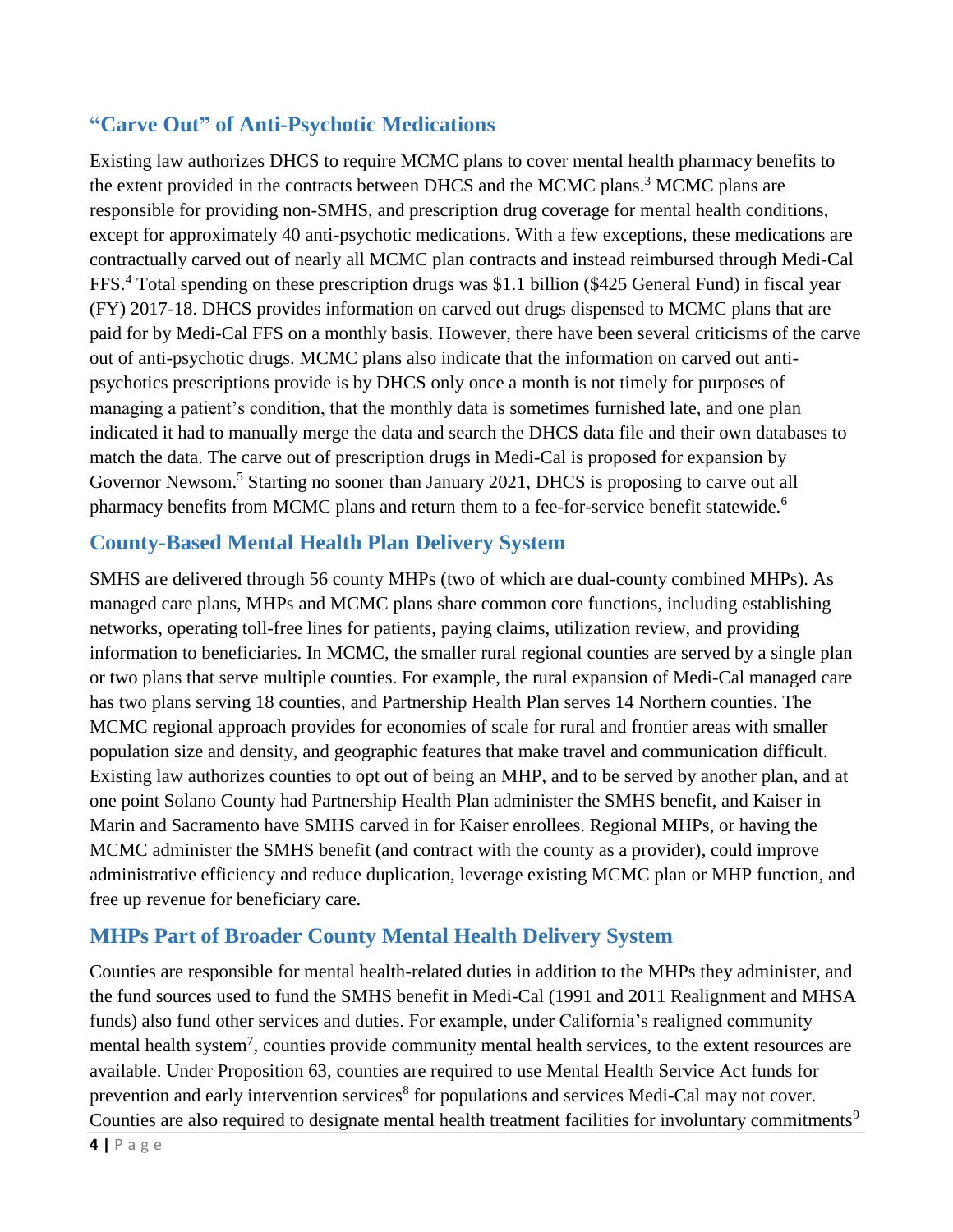(e.g., 72 hour "holds" per Section 5150 of the Welfare and Institution Code), and to present allegations that a person is a danger to self or others or is gravely disabled as a result of a mental disorder in any judicial proceeding under the Lanterman-Petris-Short Act.<sup>10</sup>

# **MENTAL HEALTH SERVICE UTILIZATION**

#### **Utilization of the Expanded Mental Health Benefit in MCMC**

Existing law requires MCMC plans to provide mental health benefits covered in the California's Medicaid State Plan, excluding those benefits provided by MHPs under the Section 1915(b) waiver.<sup>11</sup>

Prior to 2014, Medi-Cal beneficiaries with mental health conditions that did not meet the criteria for SMHS only had access to limited outpatient mental health services delivered by MCMC plan primary care providers, or a limited network of FFS mental health providers. SB X1 1 (Hernandez and Steinberg) was one of two bills implementing the ACA Medicaid changes and expanded the benefit package for mental health and SUD. AB X1 1 (John A. Pérez) implemented the Medicaid expansion established under the ACA, and SB X1 1 included the expanded benefit package for mental health and SUD services. As a result of SB X1 1, MCMC plans became responsible for delivering an expanded set of mental health services, including individual and group psychotherapy, psychological testing, psychiatric consultation, and medication management.<sup>12</sup>

Under the SB X1 1 benefit expansion, MCMC plans must provide specified services to adults diagnosed with a mental health disorder (as defined by the current Diagnostic and Statistical Manual of Mental Disorders or DSM), that results in mild to moderate distress or impairment of mental, emotional, or behavioral functioning.<sup>13</sup> This adult benefit is commonly referred to as the "mild to moderate" benefit. MCMC plans must also provide medically necessary non-SMHS to children under the age of 21. MCMC plans must also deliver the outpatient mental health services specified in their MCMC contracts, whether they are provided by primary care providers (PCPs) within their scope of practice or through the plan's provider network. MCMC plans are also responsible for the arrangement and payment of all medically necessary Medi-Cal-covered physical health care services, not otherwise excluded by contract, for plan beneficiaries who require SMHS.

While the utilization of mental health services in MCMC has increased over the last three years, the number of Medi-Cal beneficiaries receiving services falls below estimated prevalence rates for mental illness for adults in the population. This is commonly referred to as the penetration rate, which is a parameter used to measure access to SMHS for the Medi-Cal population.<sup>14</sup> The penetration rate is calculated by dividing the number of beneficiaries served each year by the number of enrollees. DHCS indicates that in FY 2014-15 (the first year of the mild to moderate expansion), 32,865 adult beneficiaries received psychosocial services through MCMC plans. In 2016-17, the number of adult beneficiaries receiving these services increased to 187,152. To put these numbers in context, an estimated 4.3% of adults have a serious mental illness (SMI), and 15.6% of adults have any mental illness, so a rough estimate of the MCMC plan responsibility for mental health services would be 11.3% of adult Medi-Cal beneficiaries who have a mental illness that is not a SMI.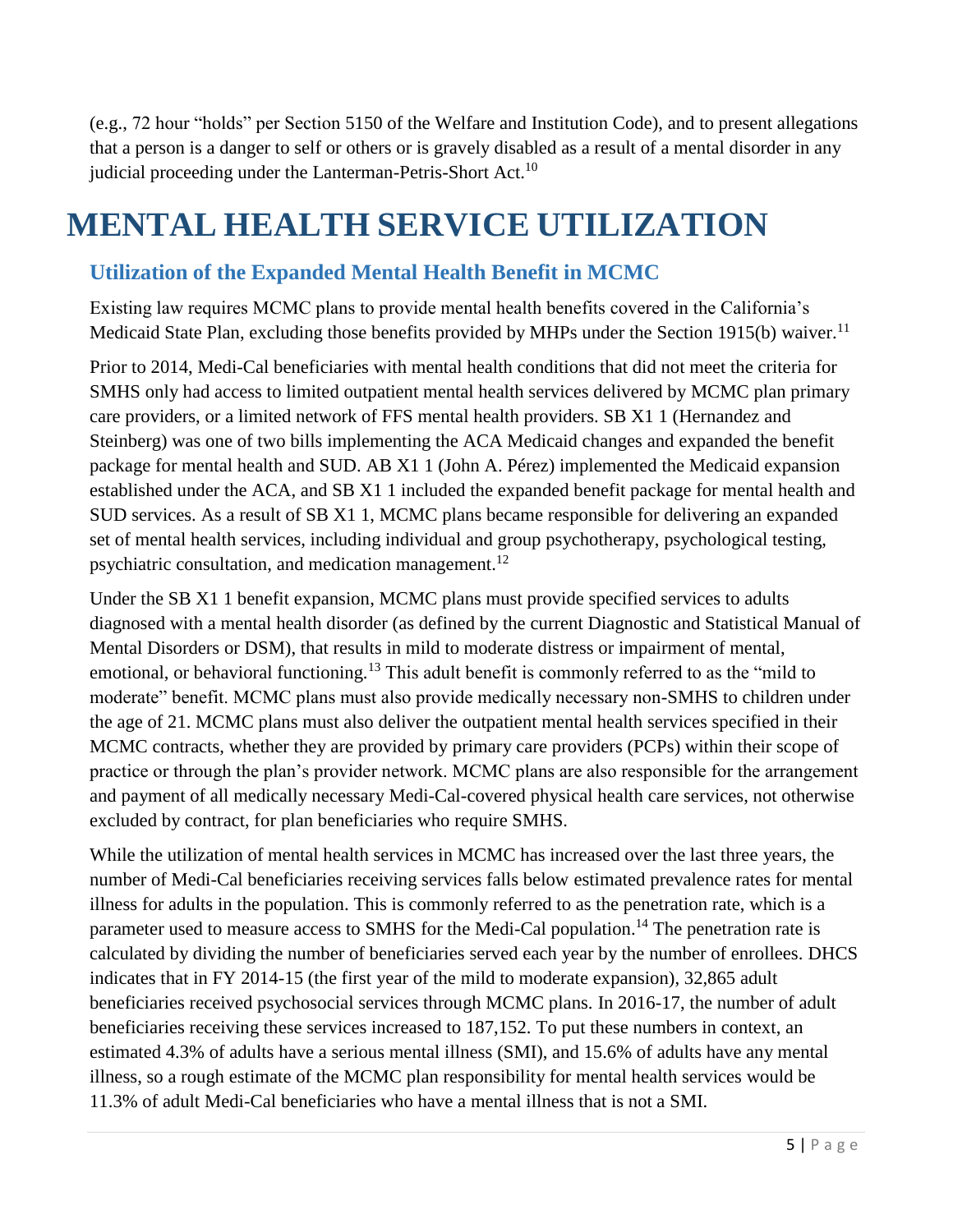In FY 2014-15, 12,956 children/youth received mental health services from a MCMC plan, and that number increased to 73,906 children/youth in FY 2016-17. An estimated 7.4% of children have a serious emotional disturbance (SED), <sup>15</sup> but the prevalence estimates do not distinguish between a SMI and any mental illness for children in the way the estimates do for adults.

The numbers of beneficiaries receiving services from MCMC are far fewer than the number of adults and children receiving SMHS from MHPs.<sup>16</sup> For example, in FY 2016-17, while 73,906 children received services from a MCMC plan, 259,870 children received services from a MHP. For adults in FY 2016-17, 187,752 adults received services from a MCMC plan, while 341,362 adults received services from a MHP. The percentage of people receiving services varies widely by MCMC plan, from a low of 5.75 visits per 1,000 member months to a high of 50.63 visits per 1,000 member months, as shown in the chart below:

| Mild to Moderate Mental Health Visits per 1,000 Member Months |                          |       |                   |
|---------------------------------------------------------------|--------------------------|-------|-------------------|
| <b>Plan Parent</b>                                            | 2016                     | 2017  | % Change          |
| Alameda Alliance for Health                                   | 19.30                    | 25.60 | 6.30              |
| <b>Anthem Blue Cross</b>                                      | 13.36                    | 16.33 | 2.97              |
| California Health and Wellness Plan                           | 21.02                    | 25.25 | 4.23              |
| CalOptima                                                     | 17.27                    | 20.77 | 3.50              |
| CalViva Health                                                | 7.44                     | 11.98 | 4.54              |
| Care 1st Health Plan                                          | 19.09                    | 27.07 | 7.98              |
| CenCal Health                                                 | 21.69                    | 32.98 | 11.30             |
| Central California Alliance for Health                        | 17.58                    | 22.94 | 5.36              |
| <b>Community Health Group</b>                                 | 18.24                    | 24.24 | 5.99              |
| Contra Costa Health Plan                                      | 17.69                    | 19.08 | 1.38              |
| Gold Coast Health Plan                                        | 19.11                    | 24.21 | 5.10              |
| Health Net Community Solutions, Inc.                          | 8.20                     | 9.09  | 0.89              |
| Health Plan of San Joaquin                                    | 15.10                    | 18.36 | 3.27              |
| Health Plan of San Mateo                                      | 27.79                    | 28.40 | 0.61              |
| <b>Inland Empire Health Plan</b>                              | 6.61                     | 8.54  | 1.93              |
| Kaiser Permanente                                             | 23.15                    | 21.54 | $-1.61$           |
| Kern Health Systems                                           | 6.81                     | 8.67  | 1.87              |
| L.A. Care Health Plan                                         | 12.22                    | 14.75 | 2.53              |
| Molina Healthcare of California                               | 15.16                    | 18.54 | 3.38              |
| Partnership Health Plan of California                         | 40.40                    | 50.63 | 10.24             |
| San Francisco Health Plan                                     | 10.81                    | 14.76 | 3.96              |
| Santa Clara Family Health Plan                                | 4.35                     | 5.75  | 1.40              |
| United                                                        | $\overline{\phantom{a}}$ | 30.78 | $\qquad \qquad -$ |

NOTE: Mild to Moderate Mental Health Visits capture the number of visits per month related to selected Psychotherapy Services and Diagnostic Evaluations. The selected procedure codes aim to capture mild to moderate mental health visits. A visit consists of a unique combination between provider, member, and date of service.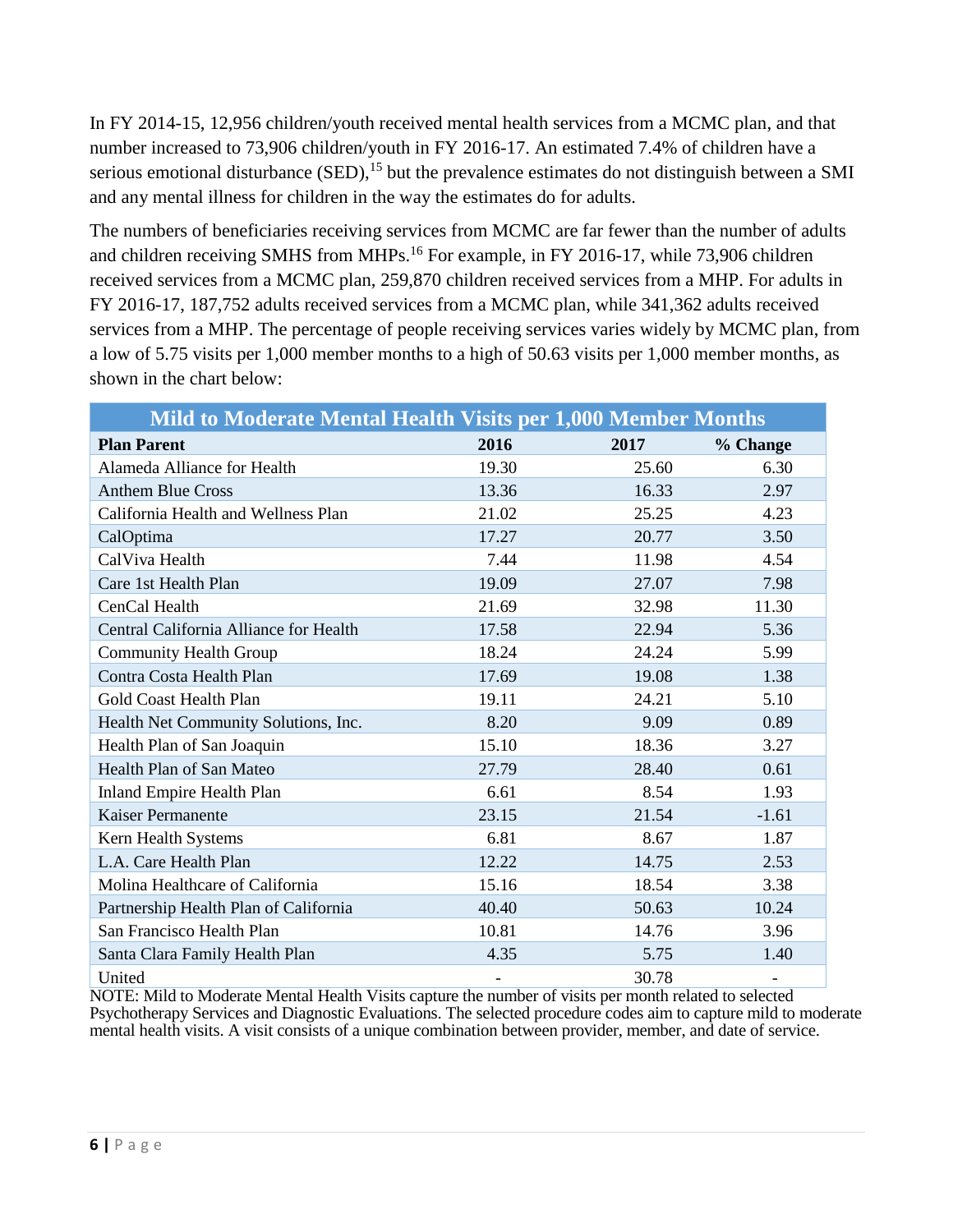#### **Utilization of Mental Health Benefit in MHP Plans**

DHCS Medi-Cal Statewide Aggregate Specialty Mental Health Services Performance Dashboard (Dashboard) provides data on how many children and adults are receiving SMHS in a year, the yearover-year change from FYs 2013-14 to 2016-17, by race, age and gender. In addition, the Dashboard has the number of children and adults receiving at least one SMHS service, and children and adults receiving five or more services. The five or more visit benchmark provides a measure of the number of children and adults receiving on-going SMHS. The chart below shows the number of children receiving one or more services or five or more services has grown slightly, while the penetration rate has declined slightly each year. For adults, the number of individuals receiving services or five or more services increased nearly 15% in FY 2015-16 as a result of the ACA expansion, but the penetration rates have declined each year.

| <b>Fiscal</b><br>Year | <b>Children with 1 or</b><br><b>More SMHS Visits</b> | Percentage<br><b>Change</b> | <b>Penetration</b><br>Rate | <b>Children with 5 or</b><br><b>More SMHS Visits</b> | <b>Percentage</b><br><b>Change</b> | <b>Penetration</b><br><b>Rate</b> |
|-----------------------|------------------------------------------------------|-----------------------------|----------------------------|------------------------------------------------------|------------------------------------|-----------------------------------|
| 2013-14               | 257,643                                              |                             | 4.4                        | 191,647                                              |                                    | 3.3                               |
| 2014-15               | 259,301                                              | 0.6%                        | 4.3                        | 191,249                                              | $-0.2%$                            | 3.2                               |
| 2015-16               | 258,759                                              | $-0.2%$                     | 4.1                        | 190,741                                              | $-0.3\%$                           | 3                                 |
| 2016-17               | 259,870                                              | 0.4%                        | 4.1                        | 192,686                                              | 1.0%                               | 3.1                               |
|                       |                                                      |                             |                            |                                                      |                                    |                                   |
| <b>Fiscal</b><br>Year | <b>Adults with 1 or</b><br><b>More SMHS Visits</b>   | Percentage<br><b>Change</b> | <b>Penetration</b><br>Rate | <b>Adults with 5 or</b><br><b>More SMHS Visits</b>   | <b>Percentage</b><br><b>Change</b> | <b>Penetration</b><br>Rate        |
| 2013-14               | 297,369                                              |                             | 5.2                        | 187,682                                              |                                    | 3.3                               |
| 2014-15               | 341,797                                              | 14.9%                       | 4.8                        | 212,021                                              | 13.0%                              | 2.9                               |
| 2015-16               | 346,669                                              | 1.4%                        | 4.4                        | 214,035                                              | 0.9%                               | 2.7                               |

#### **Suicide Rates**

While California's overall statewide suicide rate of 10.4% is slightly below the national average, the suicide rate in the Northern and Sierra region (21.1%) is nearly triple that of Los Angeles County, and the rate is significantly higher for males, particularly Native American and white males. While it is not clear what the source of insurance coverage is (if any) of people who die by suicide, the map below shows the regional variation in suicide rates in California: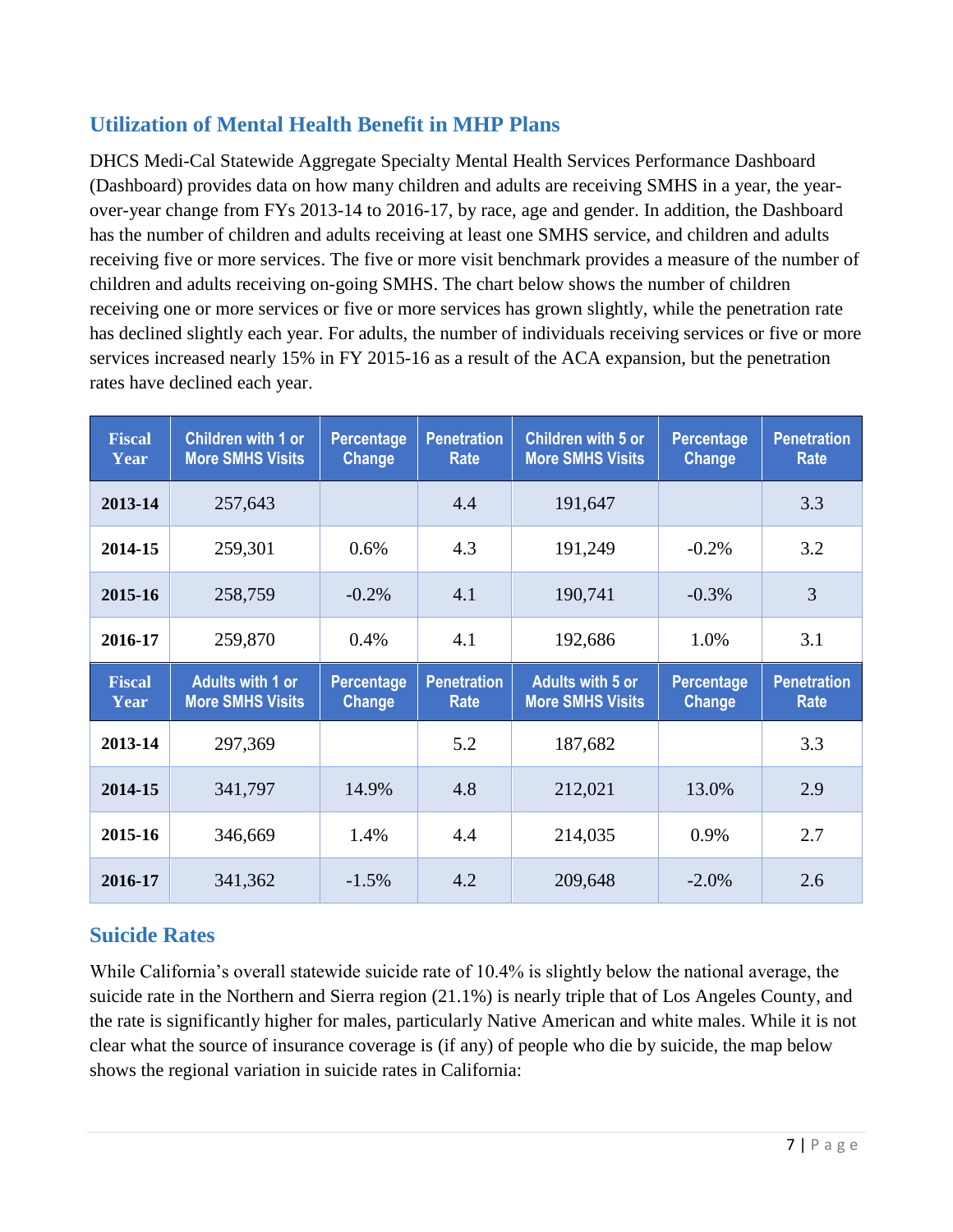#### California Counties Included in Regions



#### **Disparities**

Health and health care disparities refer to the differences in health and health care between populations.<sup>17</sup> Disparities in "health" and "health care" are related, but not synonymous, concepts. A "health disparity" refers to a higher burden of illness, injury, disability, or mortality experienced by one group relative to another. A "health care disparity" typically refers to differences between groups in health insurance coverage, access to and use of care, and quality of care. Health and health care disparities often refer to differences that cannot be explained by variations in health needs, patient preferences, or treatment recommendations. Health inequality and inequity are also used to refer to disparities. There are multiple examples of health disparities and health care disparities in the broader mental health delivery system (including suicide rates referenced above) and the Medi-Cal mental health delivery system. For example, the lower penetration rates for services for Asian and Latino populations for SMHS has been cited over many years,<sup>18</sup> there are differences by race in receipt of services following an inpatient hospital stay for mental health, and rates of depression vary by age and medical condition.

# **QUALITY MEASUREMENT**

#### **Measuring quality in MCMC and MHP plans**

Federal Medicaid regulations require that each managed care plan establish and implement an ongoing comprehensive quality assessment and performance improvement program for the services it furnishes to its enrollees that includes specified elements. Federal regulations also require states to review, at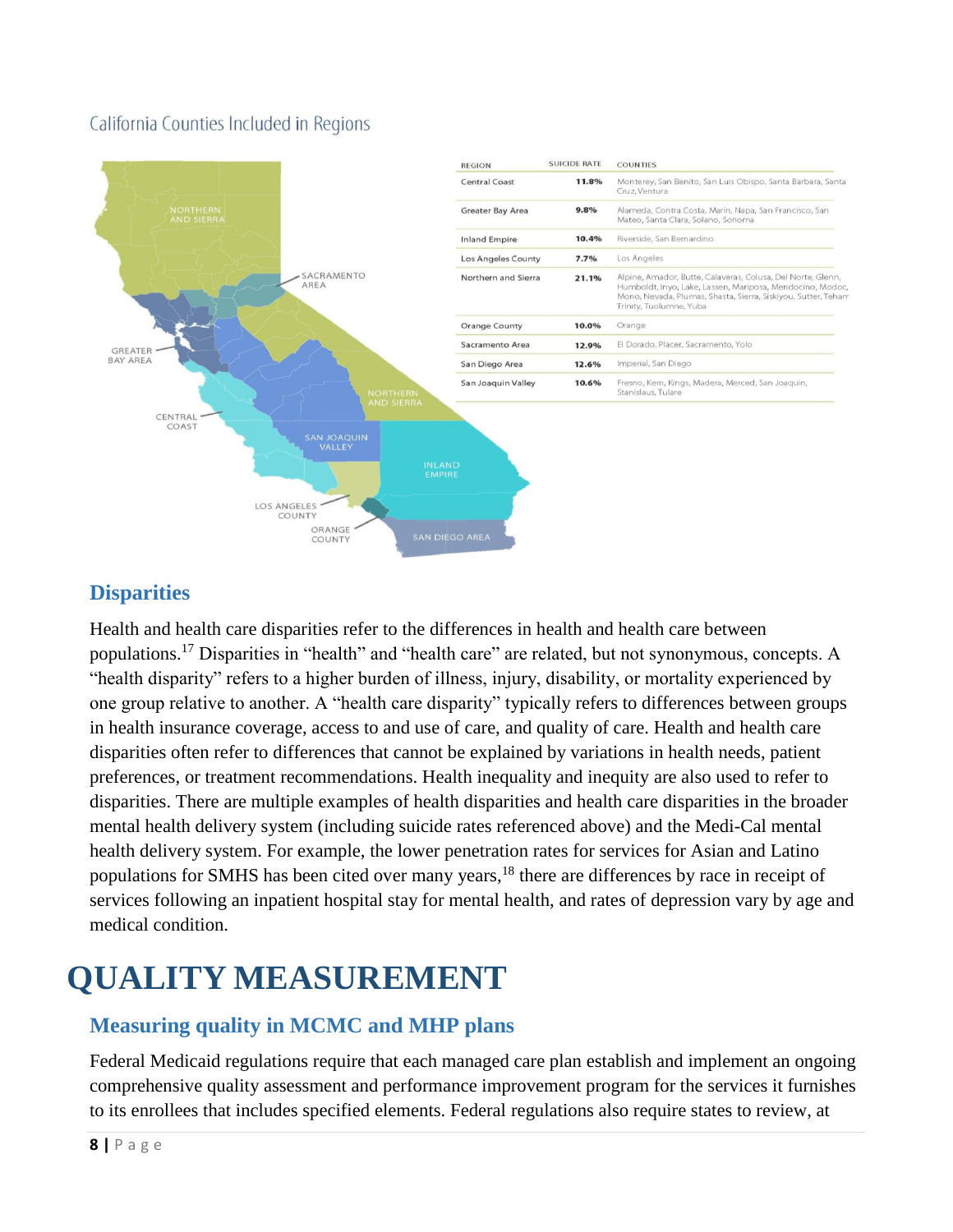least annually, the impact and effectiveness of the quality assessment and performance improvement program. States must also have a qualified External Quality Review Organization (EQRO) to perform an annual external quality review for each contracting plan. States are required to ensure that the external quality review results in an annual detailed technical report that summarizes findings on access and quality of care. DHCS selects measures of MCMC plan performance through what is known as the External Accountability Set (EAS).

For MCMC plans, the EAS performance measure consists of a set of Healthcare Effectiveness Data and Information Set (HEDIS) measures developed by the National Committee for Quality Assurance and the Consumer Assessment of Healthcare Providers and Systems survey. In addition to the HEDIS measures, the EAS performance measures may also include other standardized performance measures and/or DHCS-developed performance measures selected by DHCS for evaluation of health plan performance. The EAS performance measures are selected by DHCS for annual reporting by plans. In 2017, plans were required to report on 17 categories of health care service measures (for example, childhood immunizations, breast and cervical cancer screening, comprehensive diabetes care, controlling high blood pressure, depression screening).<sup>19</sup> The one specific mental health measure for MCMC is depression screening and follow-up for adolescents and adults, but this measure was not included in DHCS' most recently published report. In addition, the percentage of women who delivered a live birth who completed a postpartum visit on or between 21 days and 56 days after delivery is a HEDIS measure, which is in part to determine the physical and mental health care needs of the mother following birth.

The current statewide EQRO report for MHPs for FY 2016-17 reports on a number of performance measures to access timeliness and quality of SMHS, plans to improve access to services, and to identify barriers to SMHS among MHPs. The EQRO report compares MHPs annually based on population size of the county, broken down into four categories and five regions.<sup>A</sup> The EQRO reports on seven core measures, one of which is MHP outpatient follow‐up rates and a second is the 30-day rehospitalization rate. This measure is the percentage of beneficiaries who are seen outpatient follow-up after a psychiatric inpatient discharge, at seven and 30 days post-discharge. This measure has been reported on since 2012, and the most recent data available (2015) indicate 69.2% of beneficiaries received an outpatient follow-up visit within 30 days and 30.8% received such a visit within seven days. The psychiatric inpatient hospital 30-day rehospitalization rate was 14% in FY 2016-17. The other core EQRO MHP measures are as follows:

- Total beneficiaries served by each county MHP;
- Total costs per beneficiary served by each county MHP;
- Penetration rates in each county MHP;

 $\overline{a}$ 

- **Count of Therapeutic Behavioral Services beneficiaries served compared to a specified benchmark; and,**
- Total psychiatric inpatient hospital episodes, costs, and average length of stay.

<sup>A</sup> The sizes are Large: >750,000; Medium: 200,000-749,999; Small: 55,000-199,999; Small and Rural: <54,999). The regions are Bay Area, Central, Los Angeles, Superior (Northern) and Southern.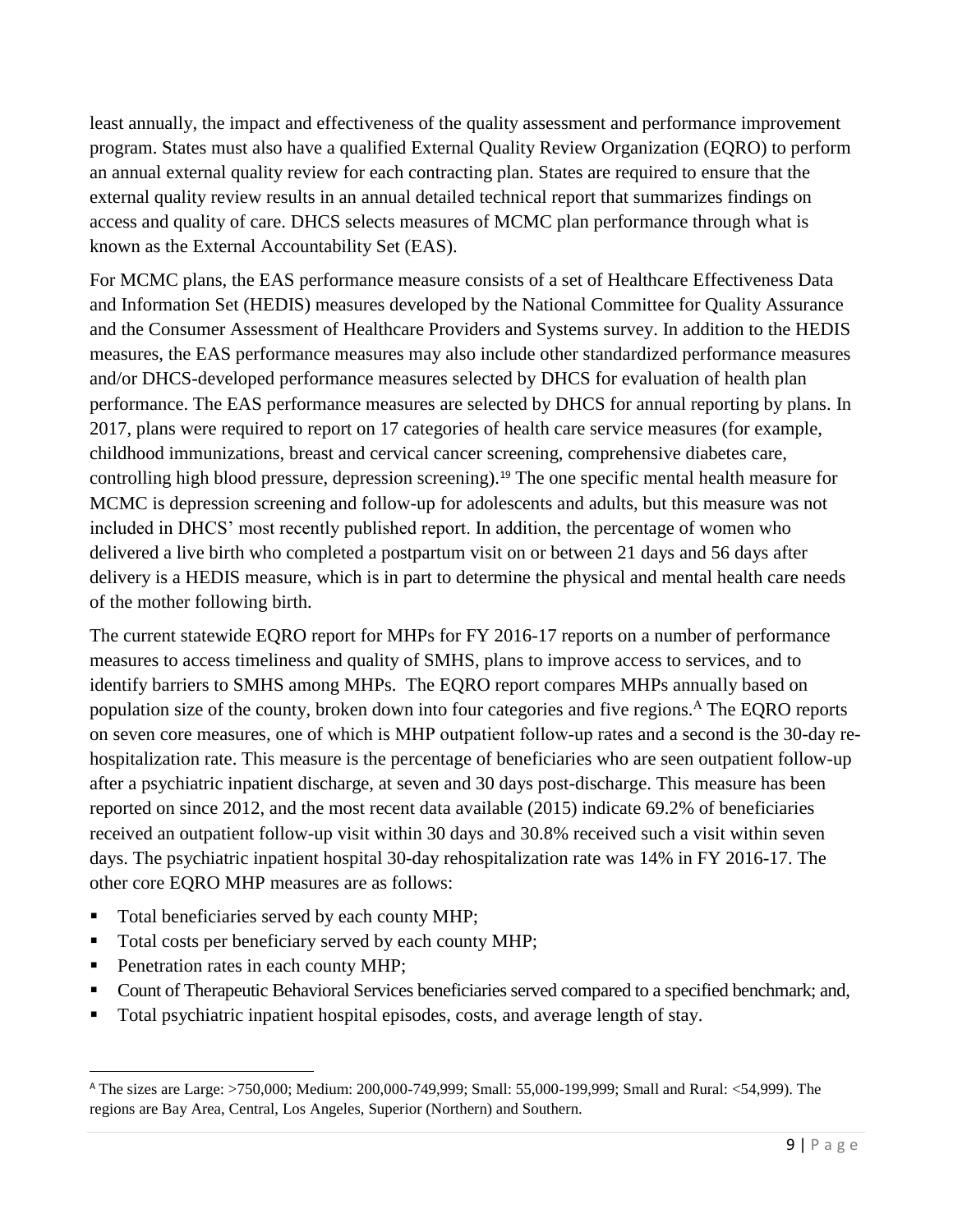The FY 2016-17 EQRO report indicates penetration rates have declined steadily across regions and MHP sizes from 2012 to 2015, decreasing from 5.9% in 2012 to 4.8% in 2015. The small-rural MHPs have consistently had the highest penetration rates across that timeframe, from 8.5% in 2012 to 7.8% in 2015. The lowest penetrations rates were in the Central region, which went from 4.8% to 4.1%. However, even though the small-rural MHPs have had the highest penetration rates, the urban areas have had a greater influx of new Medi-Cal beneficiaries than the small-rural MHPs, which directly affected the penetration rates of large and very large MHPs.

#### **Compliance with State Network Adequacy Standards**

In addition to the EQRO measures for access and quality of MHP delivery of mental health services, DHCS also measures network adequacy of MHPs. Under federal Medicaid managed care regulations, MHPs are considered Prepaid Inpatient Health Plans (PIHPs). PIHPs provide services to Medi-Cal enrollees under contract with the state, and meet specified criteria but do not have a comprehensive risk contract.<sup>20</sup> Under recent changes to these federal regulations<sup>21</sup> and state law<sup>22</sup> implementing these federal requirements, county MHPs have to meet new network access and appointment availability requirements in the same manner the health plans licensed under the Knox-Keene Act (the body of law regulating health plans by the Department of Managed Health Care).<sup>23</sup> According to DHCS, in the first year of implementation of these new standards, only two MHPs (Alpine and Mariposa) met network adequacy standards, while all other counties received a "conditional pass."<sup>24</sup> The overwhelming reason for the "conditional pass" was a result of the inability to meet adult or child psychiatry ratios. In 2018-19, only nine MHPs passed this standard for children, and fourteen MHPs passed this standard for adults.

## **PROVIDER ISSUES**

#### **Provider Payment Differentials between MCMC Plans and MHP Networks**

Several stakeholders report significant provider payment differentials between the county-based MHPs and the MCMC plans providing non-SMHS services. It is unclear if there is a data source or publicly available documentation for this observation or if it is a statewide issue, given that contract rates between MCMC plans and providers are generally proprietary, but it was cited in several stakeholder calls. While provider rates are a component of access, and higher rates from MHPs would likely increase the likelihood of providers treating the most severely mentally ill, a provider payment rate differential between public programs serving beneficiaries makes contracting with MCMC plans less attractive for mental health providers and makes it more difficult for MCMC plans and their subcontracting mental health plans to maintain a viable network.

#### **Provider Documentation Requirements for Claiming SMHS**

One of the persistent complaints made by mental health providers providing services through MHPs are the documentation requirements. Because MHPs are reimbursed on a cost-based certified public expenditure methodology and reimburse contracting providers on a FFS basis, documenting medical necessity (for example, the patient's diagnosis, treatment plan, and progress notes) is required to draw down federal Medicaid funds. It is unclear if this is an area that has been published or studied in a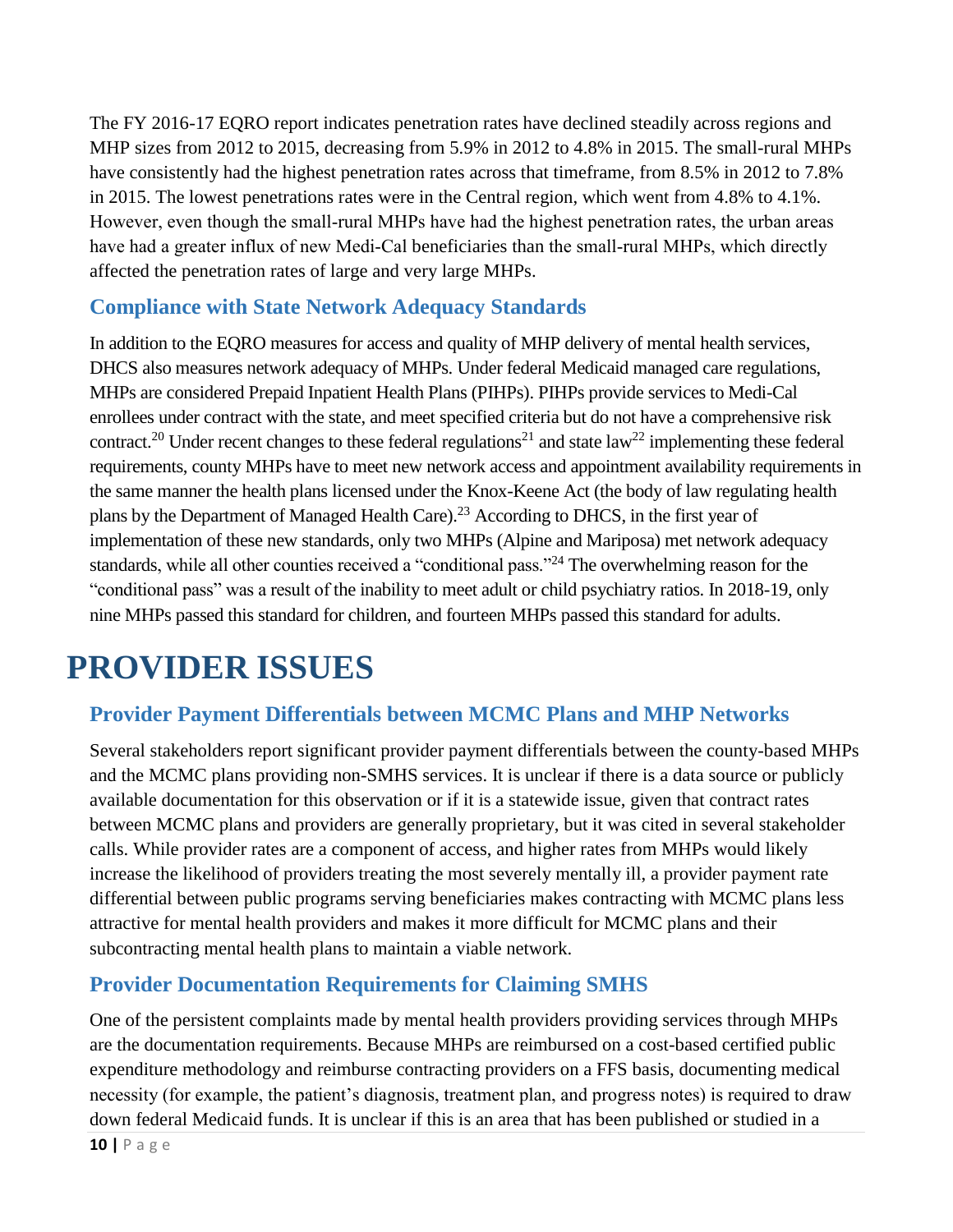systematic way, or if the requirements can be reduced, either by a reduction in documentation requirements or by switching to an alternative payment methodology (such as capitation or case rates). Mental health providers cite that documentation take 30-50% of their work time. Stakeholders also cited the documentation requirements as a source of mental health provider burnout and low retention rates, and departing providers cite the paperwork burden in exit interviews with employers.

#### **"Boarding" in Hospitals**

One of the issues cited by hospital stakeholders and emergency room physicians are patients with a SMI being kept for multiple days, weeks, and in some cases months in hospitals. The boarding can occur in hospital emergency departments, when patients are waiting for a psychiatric bed or a community placement. While boarding is not reported to or tracked by California's Office of Statewide Health Planning and Development (OSHPD), the percentage of psychiatric beds that are occupied, as shown in the OSHPD data below, has increased since 2012, as has the Medi-Cal utilization of psychiatric beds:

| <b>Year</b> | <b>Percentage of</b>       |                              |  |
|-------------|----------------------------|------------------------------|--|
|             | <b>Psych Beds Utilized</b> | Medi-Cal Psych Beds Utilized |  |
| 2012        | 64.88%                     | 14.78%                       |  |
| 2013        | 69.93%                     | 26.26%                       |  |
| 2014        | 67.40%                     | 23.37%                       |  |
| 2015        | 63.71%                     | 24.66%                       |  |
| 2016        | 85.07%                     | 20.58%                       |  |
| 2017        | 84.54%                     | 24.49%                       |  |

Source: OSHPD Data

#### **Integration of Mental Health, SUD and Primary Care Services**

The integration of mental health care and SUD services into primary care settings is often cited as a way to help ensure that individuals with SMI or SED are identified earlier and connected with appropriate treatment sooner. In addition, integration is cited as critical for improving access to treatment for comorbid physical health conditions and SUDs that are common among individuals with SMI or SED. Integration can occur at the administrative level (e.g., one common health plan), at the funding level (a common funding stream) and at the clinical level, such as through co-located services, common electronic health records (EHRs), coordinated care models, and team-based care involving multiple providers.

#### **Disincentives for FQHCs Participation in MCMC and MHP Networks**

The core primary care network of MCMC plans are Federally Qualified Health Centers (FQHCs). The number of FQHCs has grown significantly over the last 15 years, in part because the cost-based Prospective Payment System (PPS) rate system with annual Medicare Economic Index adjustments is a significantly better payer as compared to FFS Medi-Cal primary care payment rates. There are approximately 1,040 FQHCs, and the number of FQHCs has grown significantly. In 2006, there were 476 FQHC service sites, which grew to 1,007 in 2015.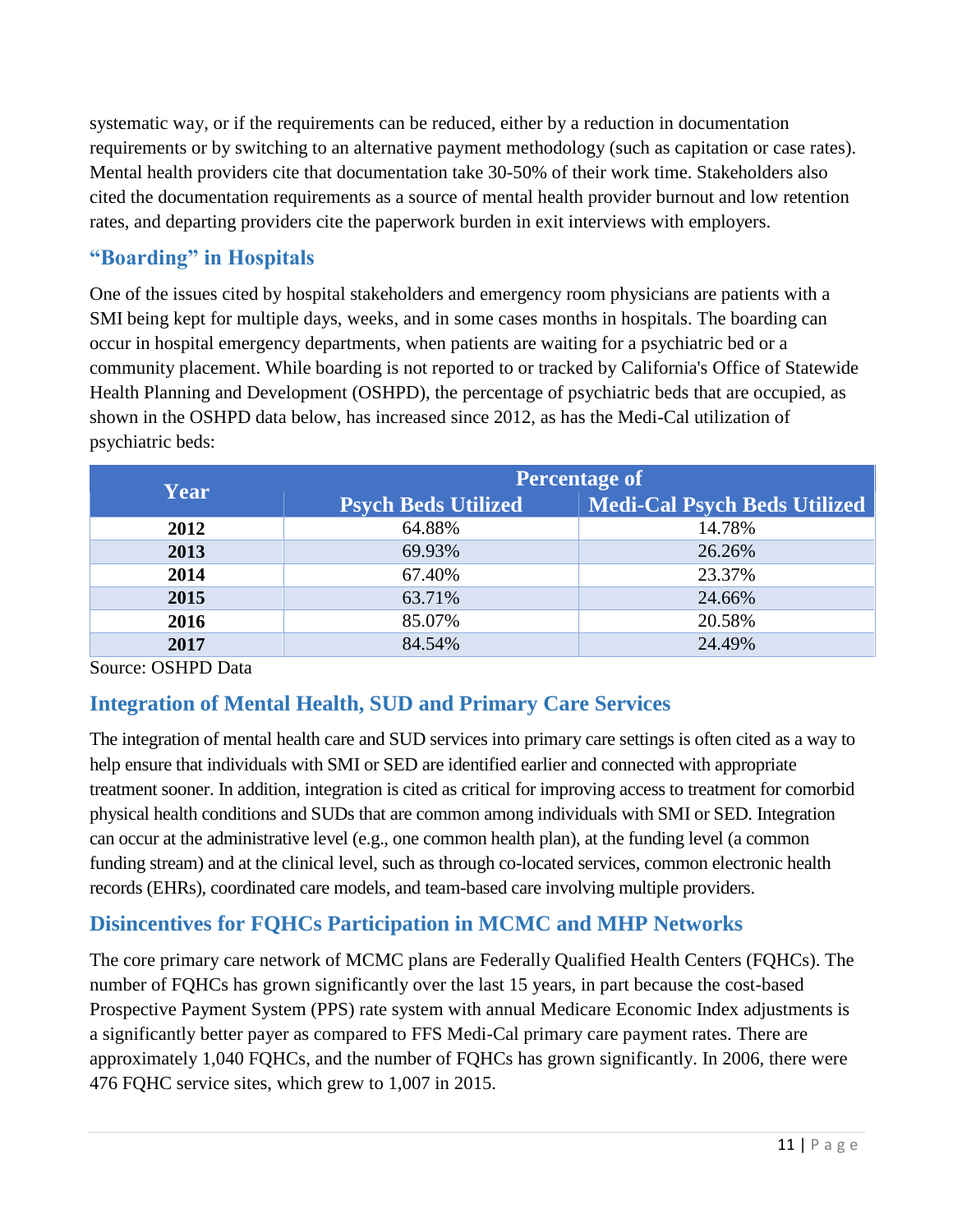However, FQHCs that seek to participate in county MHPs' networks and Drug Medi-Cal (either through DHCS or through Drug Medi-Cal Organized Delivery Systems (DMC-ODS) do so at lower DHCS FFS rates, or rates negotiated with each county for DMC-ODS (which are likely to be lower than their PPS rates). In addition, FQHCs seeking to bill for these services have to file a change of scope of service request with DHCS, which could result in a lower PPS rate for all the services the FQHC provides. Finally, FQHCs providing SMHS and SUD services have to separate the costs for MHP and DMC services from the costs incurred for the PPS rates. This means separate accounting for building space, documentation, record-keeping, and clinical and administrative staffing costs in order to comply with cost allocation requirements. Co-locating mental health and SUD providers with primary care would enhance patient access to services, encourage common EHRs, and reduce the stigma of receiving services in a building set aside for SUD or mental health services. One area worth exploring is whether there are additional non-Medicaid sources of money that could encourage co-location.

#### **EHRs**

Sharing clinical and other patient information can help care managers and health care providers from different disciplines communicate and coordinate care.<sup>25</sup> EHRs can give authorized individuals immediate access to patient data and support the transfer of knowledge and informed decision making among providers. For example, when a beneficiary with SMI or SED is being discharged from a hospital, the ability to share data between hospitals and community-based mental health providers would facilitate follow-up care. The ability to share data and fully integrate care delivery is dependent on provider ability to adopt EHRs. However, behavioral health providers often have limited working capital to invest in technology, and some behavioral health facilities and providers are ineligible to receive federal incentive payments to adopt EHRs. Furthermore, only certain providers working in behavioral health—physicians, nurse practitioners and certain physician assistants—are eligible for the Medicaid incentive payments. Of behavioral health providers who are eligible, few have been able to meet meaningful use standards.

The MHP EQRO report cites a lack of EHR interoperability as one reason for disparities in some MHP performance measures. According to the EQRO, only 91% of all MHPs have sufficient EHR software, which significantly lags behind physical health care systems. This is a serious barrier to care coordination between providers. Additionally, some of the smaller and more rural county MHPs have legacy EHRs, which do not allow for the updated data collection and sharing mechanisms that would improve interoperability as well as patient outcomes.

## **BENEFITS**

#### **Federal Medicaid Funding Availability for Medi-Cal Beneficiaries in IMDs**

In November 2018, the Centers for Medicare and Medicaid Services (CMS) announced via a State Medicaid Director letter<sup>26</sup> opportunities for demonstration projects (waivers) under Section 1115 of the Social Security Act to improve care for adults with SMI and children with serious emotional disturbance (SED), referred to as the "SMI/SED demonstration opportunity". Under Section 1115(a) of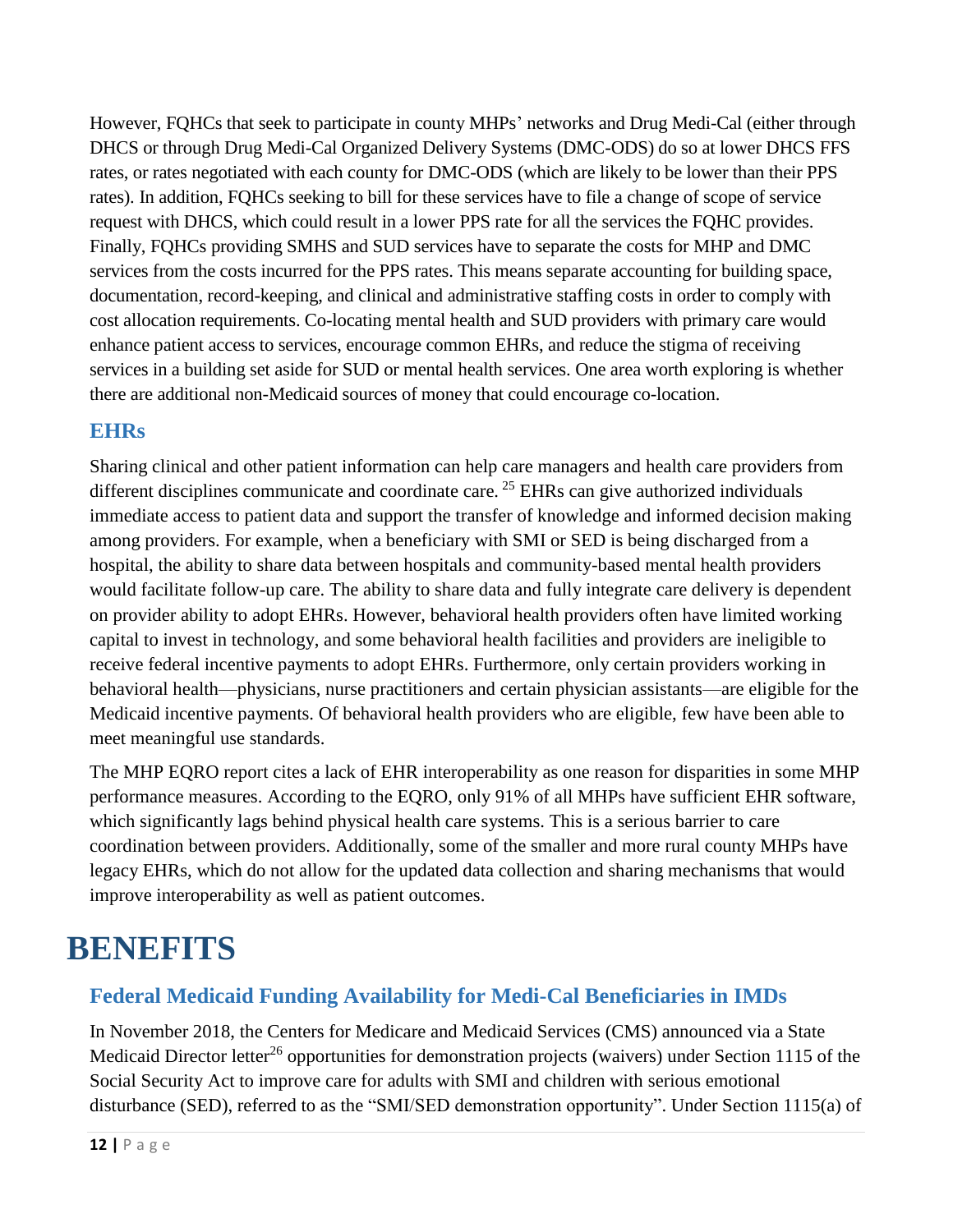the Act, the Secretary of the federal Department of Health and Human Services or Centers for Medicare & Medicaid Services (CMS), operating under the Secretary's delegated authority, can authorize a state to conduct experimental, pilot, or demonstration projects that, in the judgment of the Secretary, are likely to assist in promoting the objectives of the Medicaid Act. This SMI/SED demonstration opportunity will allow states, upon CMS approval, to receive FFP for services furnished to Medicaid beneficiaries during short term stays for acute care in psychiatric hospitals or residential treatment settings that qualify as Institutions of Mental Disease (IMDs) if those states are also taking action, through these demonstrations, to ensure good quality of care in IMDs and to improve access to community-based services.

Under existing federal law, an IMD is defined as any "hospital, nursing facility, or other institution of more than 16 beds, that is primarily engaged in providing diagnosis, treatment, or care of persons with mental diseases, including medical attention, nursing care, and related services."<sup>27</sup> Services provided to beneficiaries in residential settings may be subject to the payment exclusion for IMDs,<sup>28</sup> which prohibits federal Medicaid payments for an individual who is a patient age 21-64 in an IMD. Under current federal Medicaid managed care regulations, states can receive FFP for monthly capitation payments paid to Medicaid managed care plans for coverage of Medicaid beneficiaries residing in IMDs when the enrollees that are inpatients in a hospital providing psychiatric or SUD inpatient care or in a sub-acute psychiatric or SUD crisis residential setting when the stay is for no more than 15 days during the period of the monthly capitation payment and certain other conditions are met.<sup>29</sup> Because inpatient SMHS are the responsibility of MHPs, and MHPs are not paid under capitation, California cannot use this option under its existing payment arrangements.

Under the CMS-proposed demonstration, FFP would be available for services for beneficiaries who are short-term residents in IMDs primarily to receive mental health treatment. This option could be used by county MHPs. While residing in those facilities primarily to receive mental health treatment, CMS indicates Medicaid beneficiaries should also be screened for co-occurring SUDs as well as physical health conditions. States with approved demonstrations could also receive FFP for Medicaid coverable services provided to otherwise eligible beneficiaries to treat any co-occurring SUD and physical health conditions while those beneficiaries are residing short term in IMDs primarily to receive mental health treatment.

CMS indicates it will not approve a demonstration project under section 1115(a) of the Act unless the project is expected to be budget neutral to the federal government. Further, CMS will consider a state's commitment to on-going maintenance of effort on funding outpatient community-based mental health services as demonstrated in their application when determining whether to approve a state's proposed demonstration project in order to ensure that resources are not disproportionately drawn into increasing access to treatment in inpatient and residential settings at the expense of community-based services. CMS also strongly encourages states to include in their application a thorough assessment of current availability of mental health services throughout the state, particularly crisis stabilization services.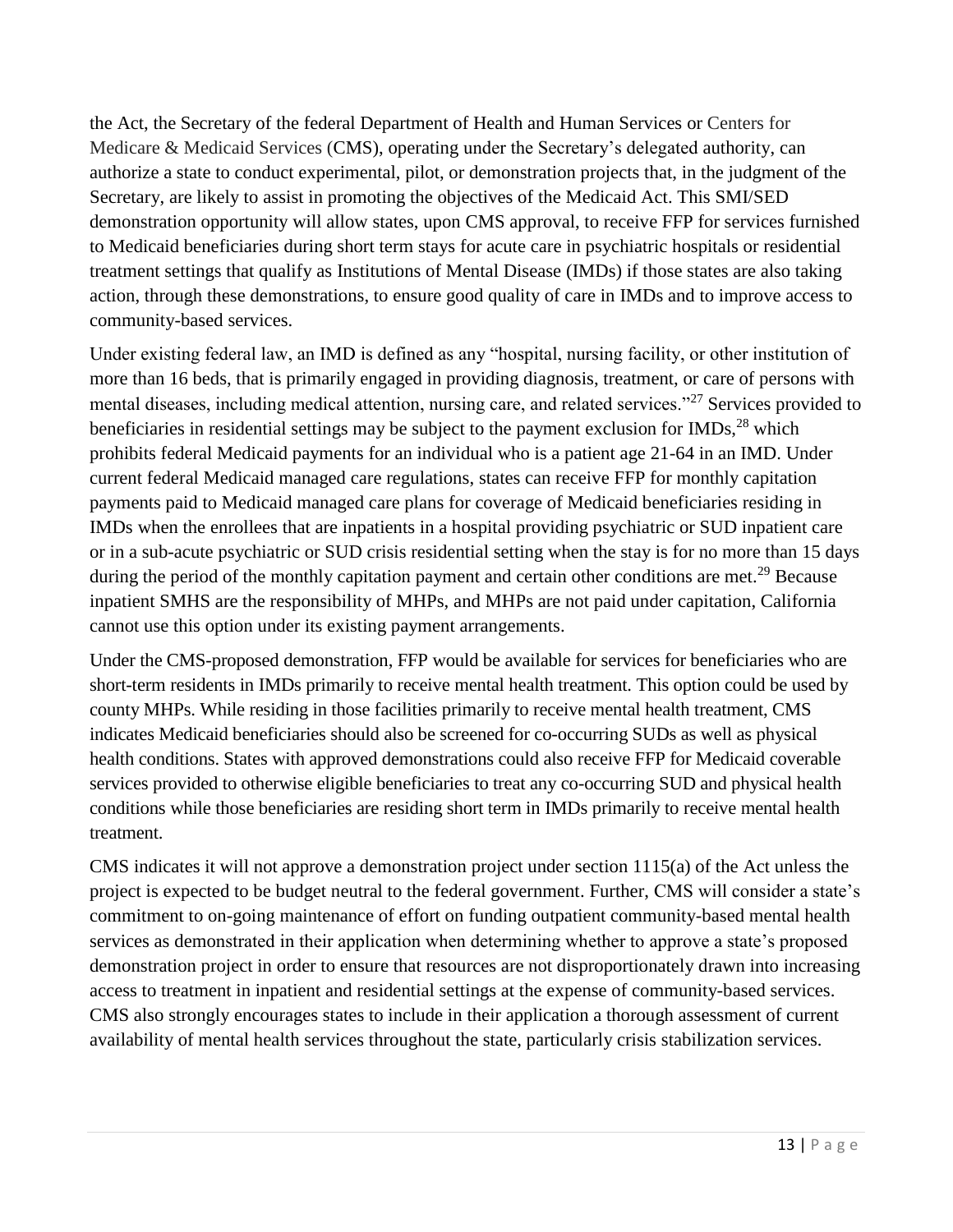# **FINANCING AND FUNDING**

#### **SMHS Financing from 2011 Realignment in State Constitution**

MHPs are paid on an FFS basis by certifying their costs (known as CPEs). The primary source of funds used by counties to draw down federal Medicaid funds are 1991 and 2011 Realignment funds. DHCS utilizes CPEs made by counties for the state share of funding each type of payment made to an MHP.<sup>30</sup> MHPs pay for the total cost of services using non-federal funding sources and then submit a claim to the state for FFP reimbursement using the CPE process.

California's mental health system underwent two major changes to its fiscal and governance structure in 1991 and again in 2011 under what is commonly referred to as "realignment." Under the 2011 realignment,<sup>31</sup> counties bear the full financial responsibility for the non-federal share of Medi-Cal SMHS, including the Early and Periodic Screening, Diagnostic and Treatment Program and mental health managed care, with the exception of newer mandated costs. Pursuant to Proposition 30, state requirements enacted after September 30, 2012, that have an overall effect of increasing the costs already borne by a local agency for programs or levels of service mandated by 2011 Realignment applies to local agencies only to the extent that the state provides annual funding for the cost increase.<sup>32</sup> Proposition 30 placed the 2011 realignment financing provisions and requirement that new state requirements imposed on local agencies in the State Constitution, thus requiring any changes to this dedicated revenue stream to go to the voters.

#### **Lack of Information on County Expenditures by Specific Fund Source**

Medi-Cal SMHS are provided by MHPs and funded through a combination of four of the major public community mental health funding sources: (1) 1991 Realignment and 2011 Realignment; (2) Mental Health Services Act (Proposition 63); (3) state General Fund; and, (4) federal Medicaid matching funds. The realignment and MHSA funds also support county-based mental health services outside of Medi-Cal, and as the Legislative Analyst's Office noted, counties generally have exercised wide discretion in allocating different portions of the funds for the various mental and other behavioral health services for which they are responsible. For example, counties receive 2011 Realignment funding for behavioral health services through a behavioral health subaccount. Counties use this subaccount to support both Medi-Cal mental health and SUD services, but have discretion over how much of the subaccount funds goes to each type of service. While there has been significant legislative attention to the fund balances involving MHSA funds, it is unclear how 1991 and 2011 Realignment funds are spent using existing state budget documents.

# **FEDERAL CONCERNS**

#### **CMS 1915b Waiver Approval**

In approving the current Medi-Cal SMHS Waiver (effective July 1, 2015 through June 30, 2020), the federal CMS expressed an overarching concern with the state's program integrity monitoring and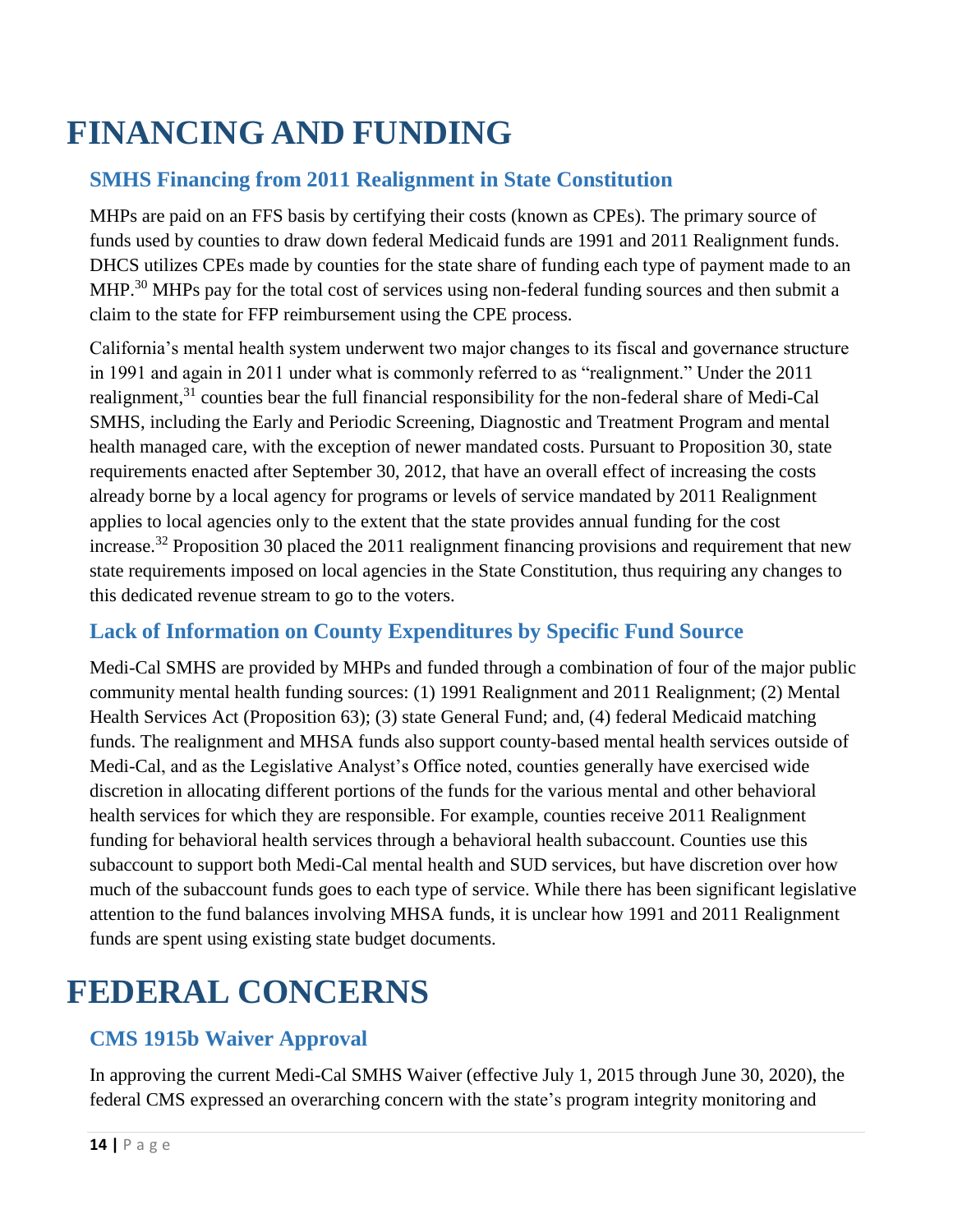compliance.<sup>33</sup> Because of this, CMS required adherence to Special Terms and Conditions (STCs) as a condition of approval, including the seven requirements below:

- 1) On an annual basis, the state must make readily available to beneficiaries, providers, and other interested stakeholders, a MHP dashboard that is based on performance data of each MHP included in the annual external quality review technical report and/or other appropriate resources. Each MHP dashboard must be posted on the state's and the MHP's website. Each dashboard will present an easily understandable summary of quality, access, timeliness, and translation/interpretation capabilities regarding the performance of each participating MHP;
- 2) The state must require each MHP to commit to having a system in place for tracking and measuring timeliness of care, including wait times to assessments and wait time to providers. The state needs to establish a baseline of each and all counties that includes the number of days and an average range of time it takes to access services in their county;
- 3) The state will provide the EQRO's quarterly and annual reports regarding the required Performance Improvement Plans to CMS, and discuss these findings during monthly monitoring calls;
- 4) The state will publish on its Website the county MHP's Plan of Correction as a result of the state compliance reviews;
- 5) The state will provide to CMS the annual grievance and appeals reports by November 1st of each year;
- 6) All information required to be published pursuant to these STCs will be placed in a standardized and easily accessible location on the state's website; and,
- 7) The state must, within the timeframes specified in law, regulation, or policy statement, come into compliance with any changes in federal law, regulation, or policy affecting the Medicaid or Children's Health Insurance Program programs that occur during this waiver approval period, unless the provision being changed is expressly waived or identified as not applicable.

#### **Office of Inspector General Report**

An August 2018 federal Office of Inspector General (OIG) report found that California did not always comply with federal and state requirements when claiming federal reimbursement for SMHS expenditures.<sup>34</sup> On the basis of 500 sample service lines, OIG estimated that California claimed at least \$180.6 million in unallowable federal reimbursement. DHCS repaid the federal government in December 2018. DHCS indicates that, because the responsibility for SMHS was realigned to counties as a part of the 2011 Realignment, these disallowances will ultimately be repaid by the counties on a quarterly basis, over a period of four years beginning in the last quarter of FY 2018-19.<sup>35</sup>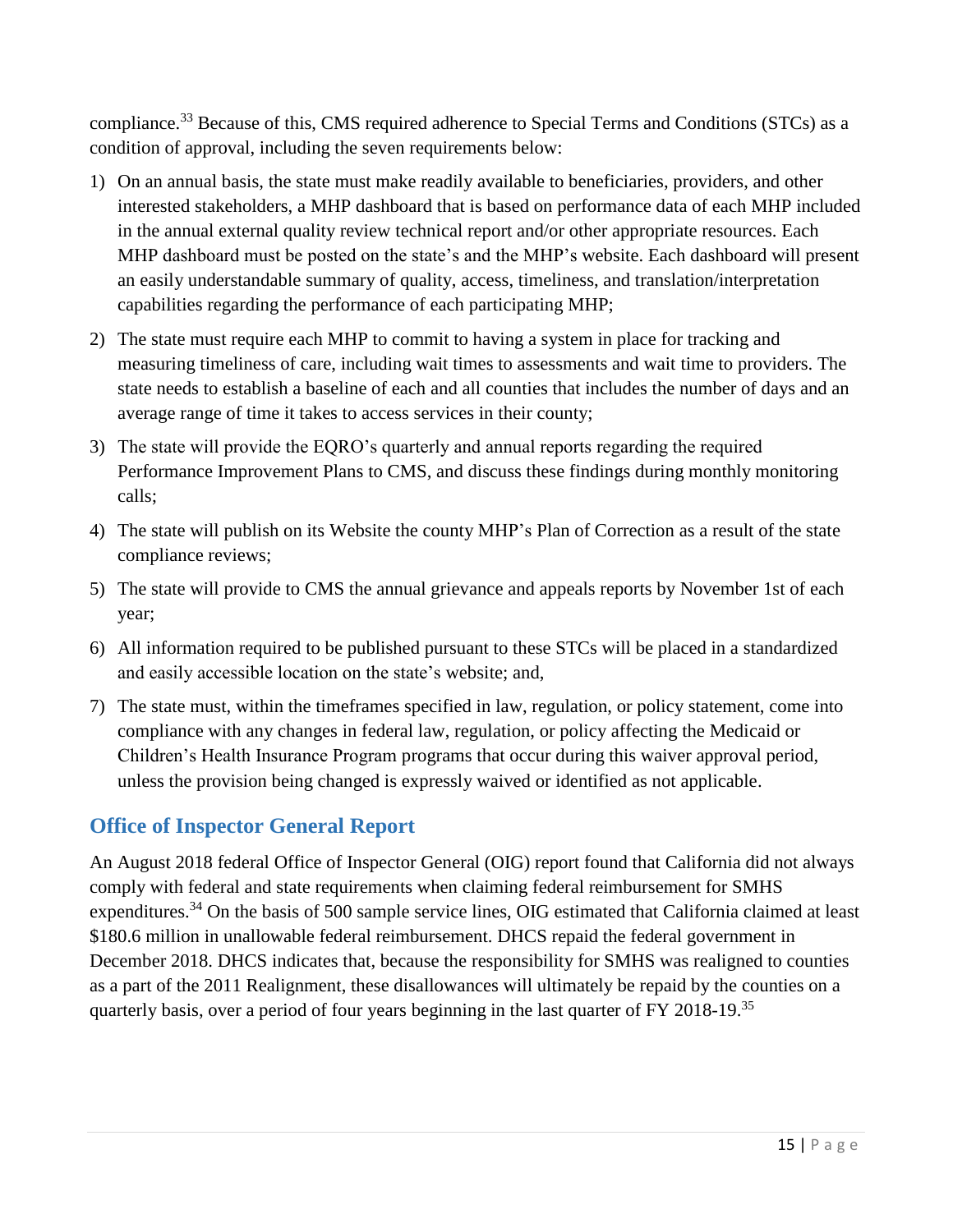# **MENTAL HEALTH WORKFORCE**

With the number of Medi-Cal eligible individuals increasing, the mental health workforce is not adequate to meet the needs of Californians (including Medi-Cal beneficiaries), particularly in rural areas, the Central Valley, and the eastern part of the state. As of 2016, California had over 80,000 behavioral health professions (UCSF Healthforce Center 2018). This existing workforce, however, is not distributed evenly across the state. The UCSF Healthforce Center reports that the greater San Francisco Bay area has the highest per capita number of behavioral health occupations except psychiatric technicians. By contrast, the Inland Empire and San Joaquin Valley had the lowest number of behavioral health professions in the state, as illustrated below:



From UCSF California's Current and Future Behavioral Health Workforce Report. The above picture shows the ratios of different mental healthcare professions within each county; the different shares between counties represent the lowest quartiles (lightered colored, low ratio of providers to patients) to the highest quartiles (darker colors, higher ratio of providers to patients).

In addition to inequities between regions of California, there is also a pipeline issue in the behavioral health workforce. According to the California Future Health Workforce Commission, over 45% of psychiatrist and 37% of psychologist are over the age of 60, meaning that the current workforce shortage of mental health professionals is only projected to become worse without initiatives to recruit and train more individuals in these fields.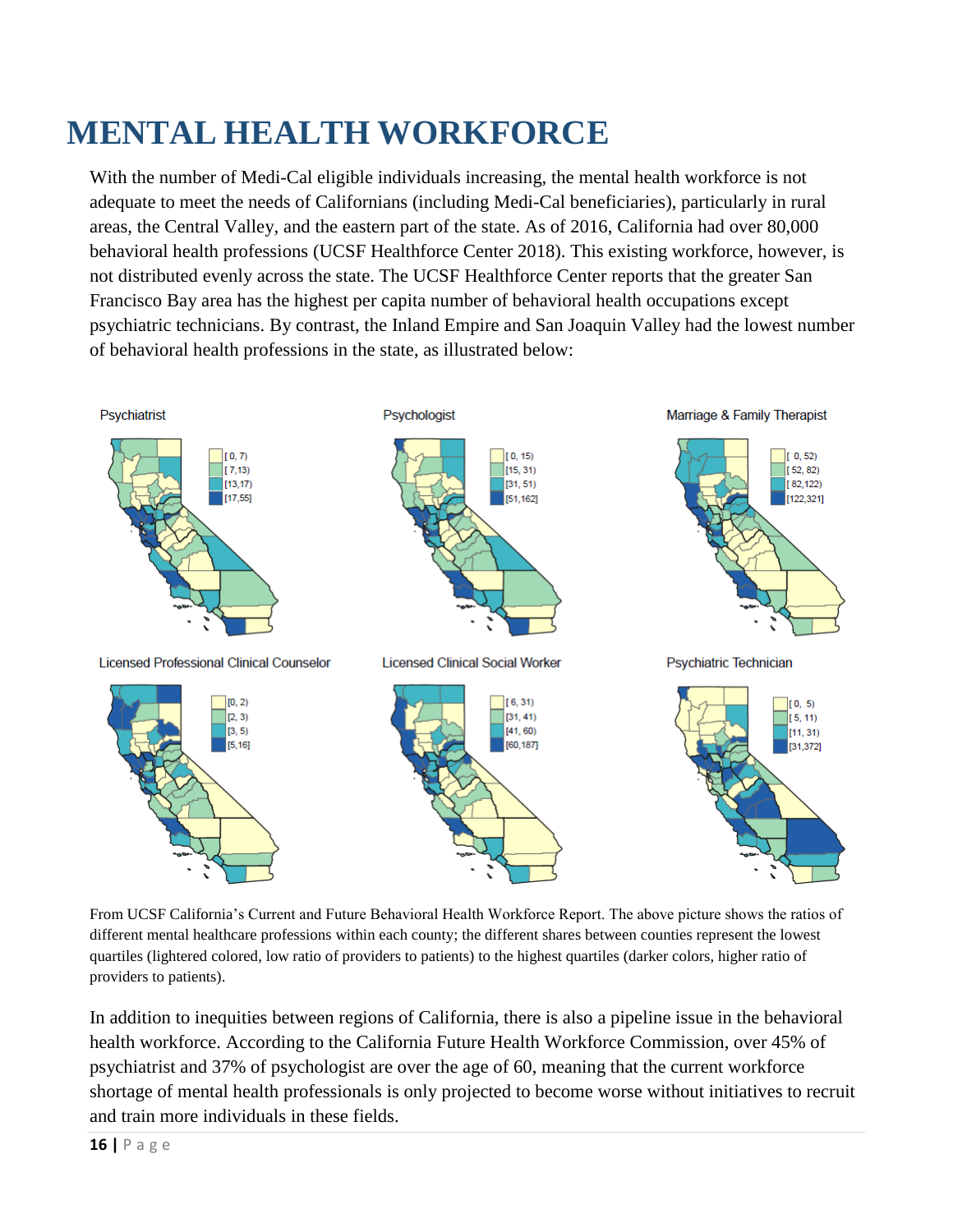### **CONCLUSION**

Mental health conditions affect a substantial number of people in the U.S. and are especially common among low-income individuals. As the major source of coverage for low-income Californians, Medi-Cal plays a key role in covering mental health care. The ACA and the state implementing legislation have resulted in an increase in the number of individuals receiving Medi-Cal coverage, and an increase in the scope of mental health benefits available through Medi-Cal managed care plans. However, access to care remains a challenge. There are significant areas for improvement in addressing mental health treatment rates. These include regional and racial disparities in care and differences in the rate of services provided by the different delivery systems. In addition, there are significant opportunities for better coordinating and integrating physical and mental health services. The purpose of these hearings is to provide an overview of the current Medi-Cal mental health delivery system and to look for ways to continue to improve the system so it effectively serves the most vulnerable Californians.

[https://www.dhcs.ca.gov/Documents/Budget\\_Highlights/FY2019-20-GB-Highlights.pdf](https://www.dhcs.ca.gov/Documents/Budget_Highlights/FY2019-20-GB-Highlights.pdf)

[https://www.kff.org/disparities-policy/issue-brief/disparities-in-health-and-health-care-five-key-questions-and-answers/.](https://www.kff.org/disparities-policy/issue-brief/disparities-in-health-and-health-care-five-key-questions-and-answers/)

<sup>1</sup> Mental Health and Substance Use Disorder Services Information Notice 16-061, issued December 9, 2016.

<sup>&</sup>lt;sup>2</sup> The list of nearly 40 carved out psychiatric medications is in APL 17-018. DHCS indicates Health Plan of San Mateo and Kaiser Permanente in Sacramento County have these drugs carved in.

<sup>&</sup>lt;sup>3</sup> Welfare and Institutions Code Section 14189, as added by SB X1 1 (Hernandez and Steinberg), Chapter 4, Statutes of 2013.

<sup>&</sup>lt;sup>4</sup> The list of nearly 40 carved out psychiatric medications is in APL 17-018. DHCS indicates Health Plan of San Mateo and Kaiser Permanente in Sacramento County have these drugs carved in.

<sup>5</sup> Governor's Budget Summary 2019-20, Health and Human Services, page 61-63.

<sup>6</sup> 2019-20 Governor's Budget, Highlights, Department of Health Care Services, available at:

<sup>7</sup> Welfare and Institutions Code Section 5600 et seq.

<sup>8</sup> Welfare and Institutions Code Section 5892.

<sup>9</sup> Welfare and Institutions Code Section 5008(n).

<sup>10</sup> Welfare and Institutions Code Section 5114.

<sup>&</sup>lt;sup>11</sup> Welfare and Institutions Code Section 14189.

<sup>&</sup>lt;sup>12</sup> Welfare and Institutions Code Section 14132.03.

<sup>&</sup>lt;sup>13</sup> Department of Health Care Services All Plan Letter 17-081, issued October 27, 2017.

<sup>&</sup>lt;sup>14</sup> Medi-Cal Specialty Mental Health External Quality Review, Validation of Performance Measures, prepared for the California Department of Health Care Services by Behavioral Health Concepts, Inc., December 15, 2017.

<sup>&</sup>lt;sup>15</sup> Holzer, Charles and Nguyen, Hoang, Estimation of Need for Mental Health Services. Accessed from

<http://charlesholzer.com/> on October 10, 2016. charlesholtzer.com

<sup>&</sup>lt;sup>16</sup>DHCS 2018 Statewide Aggregate Specialty Mental Health Services Performance Dashboard, p. 5 and 21. https://www.dhcs.ca.gov/services/MH/Documents/2018 SMHS\_Dash\_Combined\_Report\_non-ADA\_7-18.pdf

<sup>&</sup>lt;sup>17</sup> Kaiser Family Foundation Disparities in Health and Health Care: Five Key Questions and Answers, by Kendel Orgera and Samantha Artiga, published by the Kaiser Family Foundation on August 8, 2018 and available at:

<sup>&</sup>lt;sup>18</sup> Medi-Cal Specialty Mental Health External Quality Review Validation of Performance Measures, prepared by the California Department of Health Care Services by Behavioral Health Concepts, Inc., December 15, 2017, p. 42.